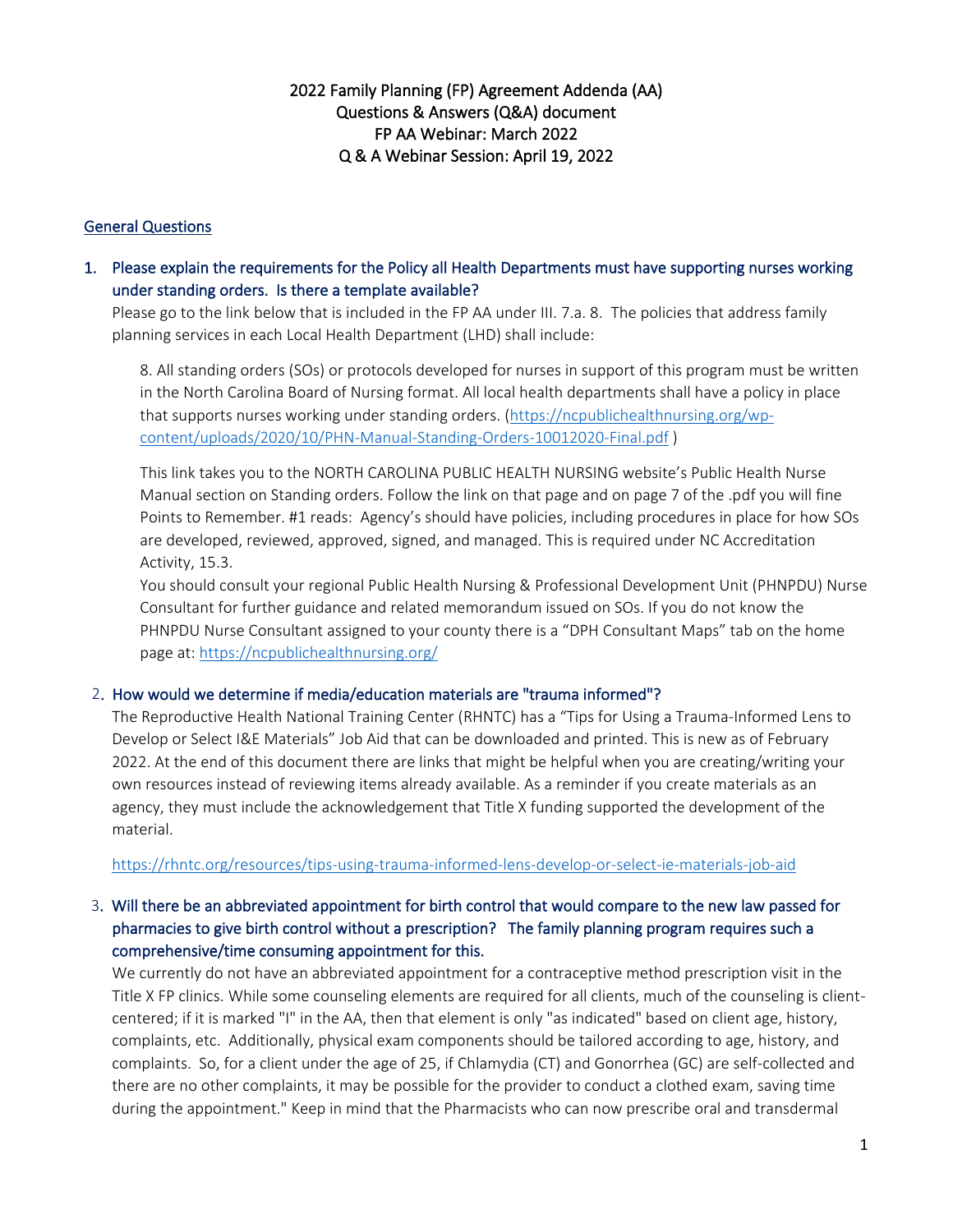self-administered combined hormonal and progestin-only contraceptives are not held to the Title X Requirements that the LHD FP Clinics must follow.

This new law does not apply to Pharmacists in the Local Health Department setting. This is targeting Pharmacists in the community in retail settings. There is a statewide standing order for the pharmacists to be able to prescribe contraception, and there is a standard set of questions that they still must ask before they are able to provide these prescriptions. Currently pharmacists cannot bill Medicaid for this program and cannot utilize Title X funding.

### 4. Is there a specific trauma informed training on the RHNTC site? I see several and want my staff to review the appropriate one.

There is not a specific training that we recommend for trauma informed care on the RHNTC website. On March 31st the Reproductive Health Branch partnered with Dr. Amina White, MD, MA, FACOG, Clinical Associate Professor, Department of Obstetrics & Gynecology University of North Carolina at Chapel Hill, and Dr. White presented Trauma-Informed Reproductive Health Care -- Practical Pearls and Pitfalls. The recorded webinar is now available for viewing. The recording, slides and evaluation can be found at <https://wicws.dph.ncdhhs.gov/provpart/training.htm> under the Family Planning Non-Required Trainings section. The Women, Infant, and Community Wellness Section's Reproductive Health Branch hosted this webinar to highlight trauma-informed care in Title X Family Planning Clinics. Title X requires that all family planning services must be client centered, culturally and linguistically appropriate, inclusive as well as traumainformed.

5. Media Review: I am getting together a list of our approved materials to distribute to patients including date of media review. Are the materials/ brochures on the NCDHHS website required to go through media review also?

Yes, all materials must go through media review to ensure that they are appropriate for your community.

- 6. Is there a NC family planning AA that I can find to make sure my LHD has what it needs? Yes, the current one and the upcoming one are listed on our website. <https://wicws.dph.ncdhhs.gov/provpart/agreement-addenda.htm>
- 7. I noticed on Attachment C, FP Female Patient Education Requirements that "provide preconception counseling" is listed twice (once with "R" and once with "I"). Is this correct? Did one of them replace "provide achieving pregnancy counseling"?

This was an error. # 16 "Provide Preconception Counseling" should only be there once, and it is R for required. # 20 should be Achieving Pregnancy Counseling and that is I-Individualized. The FP Male Patient Education Requirements section is correct. Thank you for bringing this to our attention.

8. Also, Attachment C, Patient Method Counseling, did "contraceptive counseling/education provided" replace "methods of contraception reviewed by tiered approach"? Thank you for taking time to answer our questions.

Yes—the contraceptive counseling should be tailored to the individual client's needs. The tiered approach has been removed. We want the counseling to be tailored to each individual person to create a person-centered conversation about the method that is the safest and best fit for them.

9. In the required training section, do we have to use the Excel sheet that are posted on the Women, Infant, and Community Wellness Section web page, or can I make my own?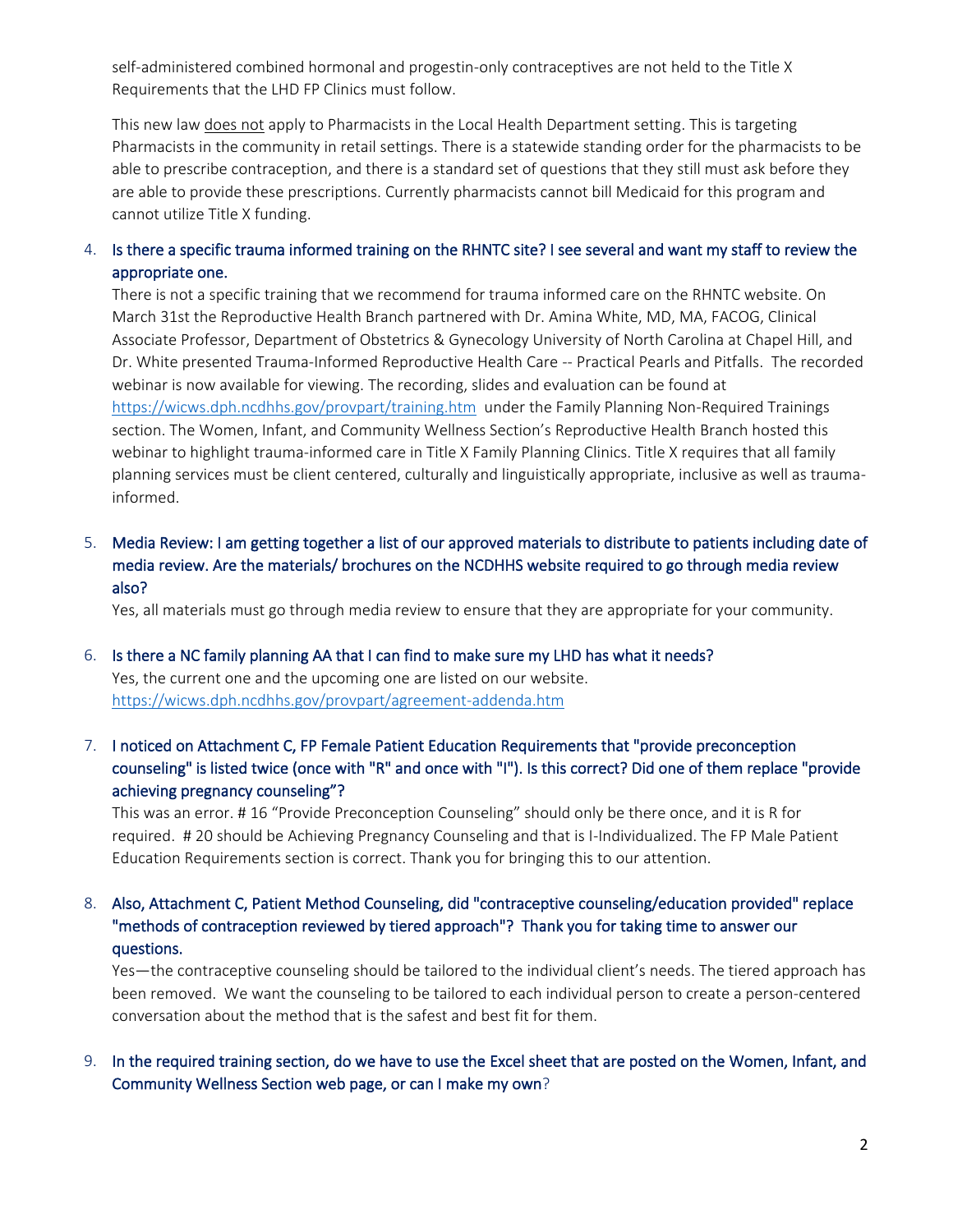We strongly encourage you to use the one that we have available. However, if you feel very strongly and want to deviate from this document, work with your Regional Nurse Consultant (RNC) to make sure that your method is acceptable and meets all the requirements. The current map for the Women, Infant, and Community Wellness Section Regional Nurse Consultant Coverage can be found at <https://wicws.dph.ncdhhs.gov/docs/RNC-Map.pdf>

### 10. In terms of language changes, the webinar addresses signage...Is there anywhere else we should be changing our language? Thanks!

From the AA: g. REQUIRED SIGNAGE IN CLINIC AREA

1. A sign must be present in a visible area acknowledging that family planning services are provided to all individuals without regard to religion, race, color, national origin, disability, age, sex, sexual orientation, gender identity, sex characteristics, number of pregnancies, or marital status. (Bold is the updated language)

The Title X Rule Changes that took effect on November 8<sup>,</sup> 2021, reinforces an emphasis on quality, equity, and dignity for all individuals seeking services. If by chance you have other signage that pertain to FP that included the original language, then the other elements should be added to those. There is no need for any "new" signage that you didn't have before. Maybe do a walk-through of your FP Clinic space or have someone that is not in this space all the time to look with fresh eyes to ensure nothing was missed.

Language must also be changed in written policies and procedures require services to be provided without regard to religion, race, color, national origin, disability, age, sex, sexual orientation, gender identify, sex characteristic, number of pregnancies or marital status. The Annual Confirmation of Understanding checklist in the Title X Orientation and Training Document has been updated to include this language; the updated version is available on the Women, Infant, and Community Wellness website, Training Page, under "Family Planning/Title X Required Trainings.".

### Clinic Forms

1. When will the DHHS 4140 (Pregnancy Testing) form be updated? We typically use the updated forms to update our Electronic Health Record (EHR).

All forms and monitoring tools will be updated and, on the website, soon. With the rule changes Title X is updating the monitoring tool as well as the Program Requirements for Title X Funded Family Planning Projects. We are anticipating those documents to be released in early May and we will finalize updates at that time.

2. When forms are revised, can some of the details be consolidated to prevent repetition? Length of visits is an issue with many clients.

Yes, we will try our best to keep them more concise to decrease visit length.

3. Can something specific related to the diabetes screening be listed to prompt staff to complete this in efforts to prevent omission?

Glucose is listed on the lab form. We will take into consideration adding language elsewhere, because we suspect that the EHR's are not replicating the laboratory section verbatim in their templates.

### Clinical/Labs

1. We need to complete the whole Patient Health Questionnaire-9 (PHQ-9) if deemed necessary. Are there guides to what agencies should so for the patient depending on the patients PHQ-9 score?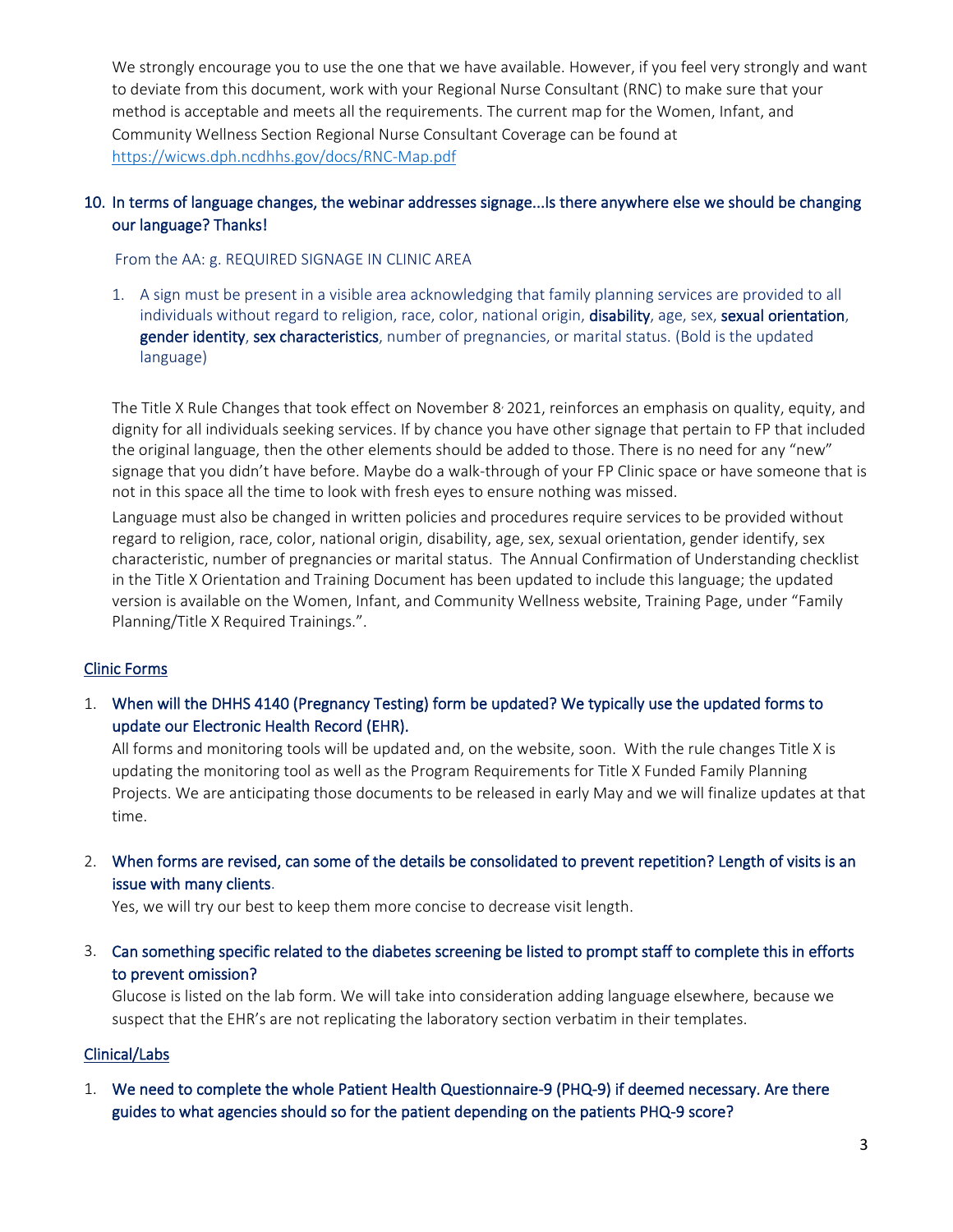On the FP forms there is an abbreviated PHQ2—if either of those 2 questions elicit an affirmative response then the full PHQ9 needs to be administered. A Registered Nurse (RN) can administer the PHQ9, the is within the RN scope of practice, but an RN cannot diagnose. The best way to handle this is to have a protocol so that all nurses know what follow-up needs to be done based on the scoring on the tool. Your medical director needs to be a part of this conversation to approve the protocol so that the patient can receive the best course of treatment. If the answer is yes to "Are you thinking of hurting yourself or someone else" this requires immediate action. Part of the protocol should include how to immediately connect the patient to a crisis center or a mental health provider to ensure the best outcome for the patient.

| PHQ9 Total Score | Depression Severity          |
|------------------|------------------------------|
| $1 - 4$          | Minimal Depression           |
| $5-9$            | Mild Depression              |
| $10 - 14$        | Moderate Depression          |
| 15-19            | Moderately Severe Depression |
| $20 - 27$        | Severe Depression            |

# 2. If we have someone in FP clinic that the provider wants to get a TSH or FSH and we send to LabCorp can the patient be billed from LabCorp for these labs or does that health department have to cover them (for those that don't have any health insurance).

If labs not listed on the AA are deemed important to the patient's reproductive health/contraceptive needs by the provider, then yes, they can be ordered during the FP visit and billed to the patient on the sliding fee scale. This should be discussed with the patient prior to the tests being done, because even an insured patient (think FP Medicaid) may be responsible for the charges for the lab services if their insurance does not cover those services. You must ensure that the FP patient never receives a bill directly from a lab for any services conducted as part of their FP visit. If the labs are not related to the patient's reproductive health, the patient should be referred to a primary care clinic if you have one or to an outside provider, such as a Federally Qualified Health Center (FQHC).

# 3. Can the diabetes prescreen lab be done at the FP visit or do they have to come back to the lab only? It depends on which test you are doing and if the patient has been fasting. The type of test is decided by each individual LHD. If you are using a fasting blood glucose by fingerstick and the patient is not fasting then, yes, they would need to come back for that. If you are using a Hemoglobin (Hgb) A1c then you can do that as part of the visit.

### 4. With diabetes screening, will Family Planning Medicaid pay for HgbA1C?

No, Family Planning Medicaid will not cover a HgbA1C.

5. The change for diabetes testing is changing from age 40-70 to 35-70. Can we make the change now or do we wait for July 1?

You can make the changes now, but they are required starting July 1.

6. My understanding of other labs not on the AA, could not be done in FP, they would have to come back under primary care, or a lab only visit?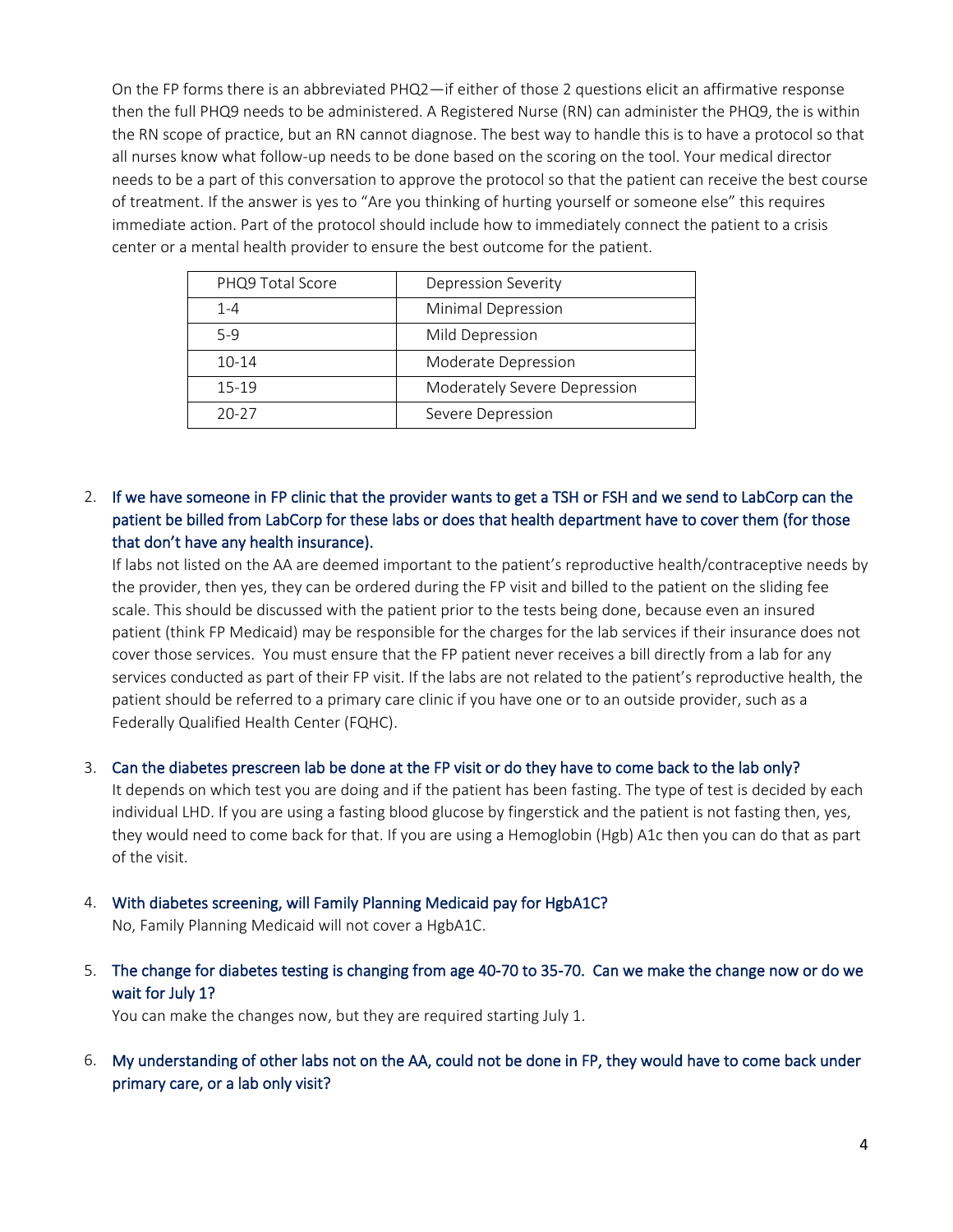Again, if it is related to their reproductive health/ contraceptive needs, then the test can be done through the FP clinic. These tests should be placed onto the sliding fee scale whenever they are charged to the client. However, if it is not related to the client's reproductive health, then a referral should be made to your primary care clinic, if you have one, or to an outside provider, such as an FQHC.

## 7. If a patient is coming into FP just for an infection check and mentions burning during urination, can we test for urinary tract infection (UTI) also?

If someone has full Medicaid then you would need to check with the PHP, but we imagine this would be covered. This is NOT covered by FP Medicaid under an inter-periodic visit. A urinalysis will only be covered by FP Medicaid if performed in conjunction with an annual examination. See below from the Clinical Coverage Policy 1E-7. A urinalysis can be completed in FP clinic, but when the patient's insurance does not cover that service then the patient would need to be billed on a sliding fee scale. Alternatively, you may refer the client to your primary care clinic or to an outside provider,

NC Medicaid/Medicaid and Health Choice Family Planning Services Clinical Coverage Policy No: 1E-7 Amended Date: December 1, 2020 <https://medicaid.ncdhhs.gov/obstetrics-and-gynecology-clinical-coverage-policies> Attachment B.

D. The following laboratory tests are only allowable for FP Medicaid when performed "in conjunction with" or pursuant to an annual examination. For the purpose of FP Medicaid "in conjunction with" has been defined as the day of the annual exam or 30 calendar days after the annual exam.

Urinalysis; and blood count.

Providers are allowed one urinalysis and one blood count procedure code per 365 calendar days in conjunction with an annual examination.

| Urinalysis |  |
|------------|--|
| 81000      |  |
| 81001      |  |
| 81002      |  |
| 81003      |  |
| 81005      |  |
| 81007      |  |
| 81015      |  |

8. We have been trying to do the patient history via phone due to staffing shortage and increased FP numbers. Is this ok to do? If so, how far out can we do the interview?

This is ok to do, however there is no way to bill for a nurse telehealth visit. We cannot give you a timeframe of how far in advance of the appointment this would be acceptable. We advise to not complete the Review of Systems until the patient is in the clinic. If you do complete a patient history in advance of the clinic visit, we advise asking if there have been any changes in the patient's personal, family, or social history since the last interview. This LHD replied in the chat that they are not billing for the telephonic history and they always ask if there are any changes/updates at the time of the clinic visit.

9. Discussion started by moderator regarding the low numbers of GC/Chlamydia testing that we are seeing across the state. Seeing many patient refusals during chart audits. A declination of these tests should be the exception rather than the rule. Per the FP AA GC/Chlamydia testing is Required for females <25 years of age. If you find you have more patients declining these tests you may want to look at your approach to patients when talking to them about the components of the visit and the labs that will be done.